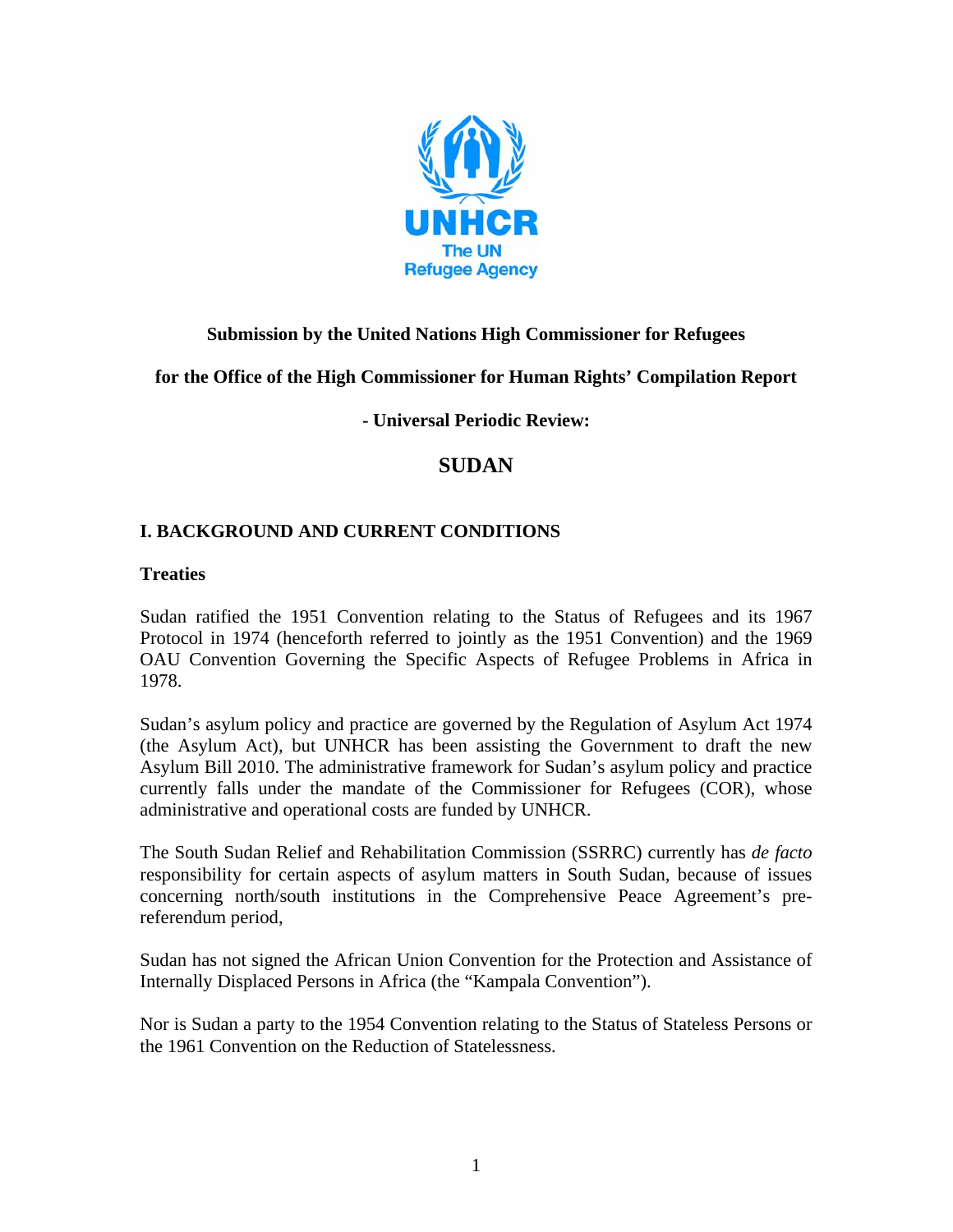#### **Populations of concern to UNHCR**

In Sudan, UNHCR provides assistance to refugees and asylum-seekers; assumes protection cluster/sector responsibility for internally displaced persons (IDPs); facilitates the voluntary repatriation of Southern Sudanese refugees; assists with reintegration of these returnees; and prevention of statelessness.

Approximately 10% of the Sudanese population is internally displaced or in exile abroad as refugees. Sudan is host to over 200,000 refugees and asylum-seekers from a number of neighbouring countries (mainly Eritrea, Ethiopia, Somalia, Chad, Central African Republic and the Democratic Republic of Congo (DRC)).

In recent months, the international community has been increasingly focused on the progress in the Comprehensive Peace Agreement (CPA) as the main determinant for peace and stability in Sudan. A period of prolonged instability and general insecurity during the lead up to and following the 2011 referendum is likely. The dynamics of the CPA have led to a renewed appreciation of the potential displacement of groups at risk, such as southerners in the north, along with concerns relating to their future citizenship status. UNHCR is concerned by some statements of Government authorities reported in Sudanese media suggesting lack of respect for human rights of affected populations, should the outcome of the referendum lead to secession by the south. It is therefore important that the negotiation process quickly address all key outstanding issues, such as the clarification of the north/south borders and the protection of the rights of the people in the post-CPA era, in particular minority rights.

The situation in the Transitional Areas (Abyei, Southern Kordofan and Blue Nile State) remains a major cause for concern in the overall peace equation and tensions remain high, with Abyei being considered as a major flashpoint.

### **Refugees**

Currently, some 63,000 (mostly Eritrean) refugees are residing in 12 camps in eastern Sudan. Sudan's reservation to Article 26 of the 1951 Convention restricting freedom of movement of refugees has led to encampment policies and penalization of refugees who attempt to leave the camps. Thus, for the past 40 years the protracted refugees in the eastern camps have been dependent on food rations and other assistance.

There are steady new influxes of Eritrean refugees and asylum-seekers into eastern Sudan, at a rate of 1800 per month. In 2008 nearly 20,000 new arrivals were registered, while in 2009 23,895 were registered. Most of these new arrivals do not stay in the camps, but move on to urban areas within Sudan or on to Europe, often through smuggling operations.

Refugees in Darfur, totaling some 41,000 persons, are mainly from Chad and the Central African Republic. The majority of these refugees live in border communities where they generally have ethnic/kinship ties, although some are in two camps at Um 13Shalaya and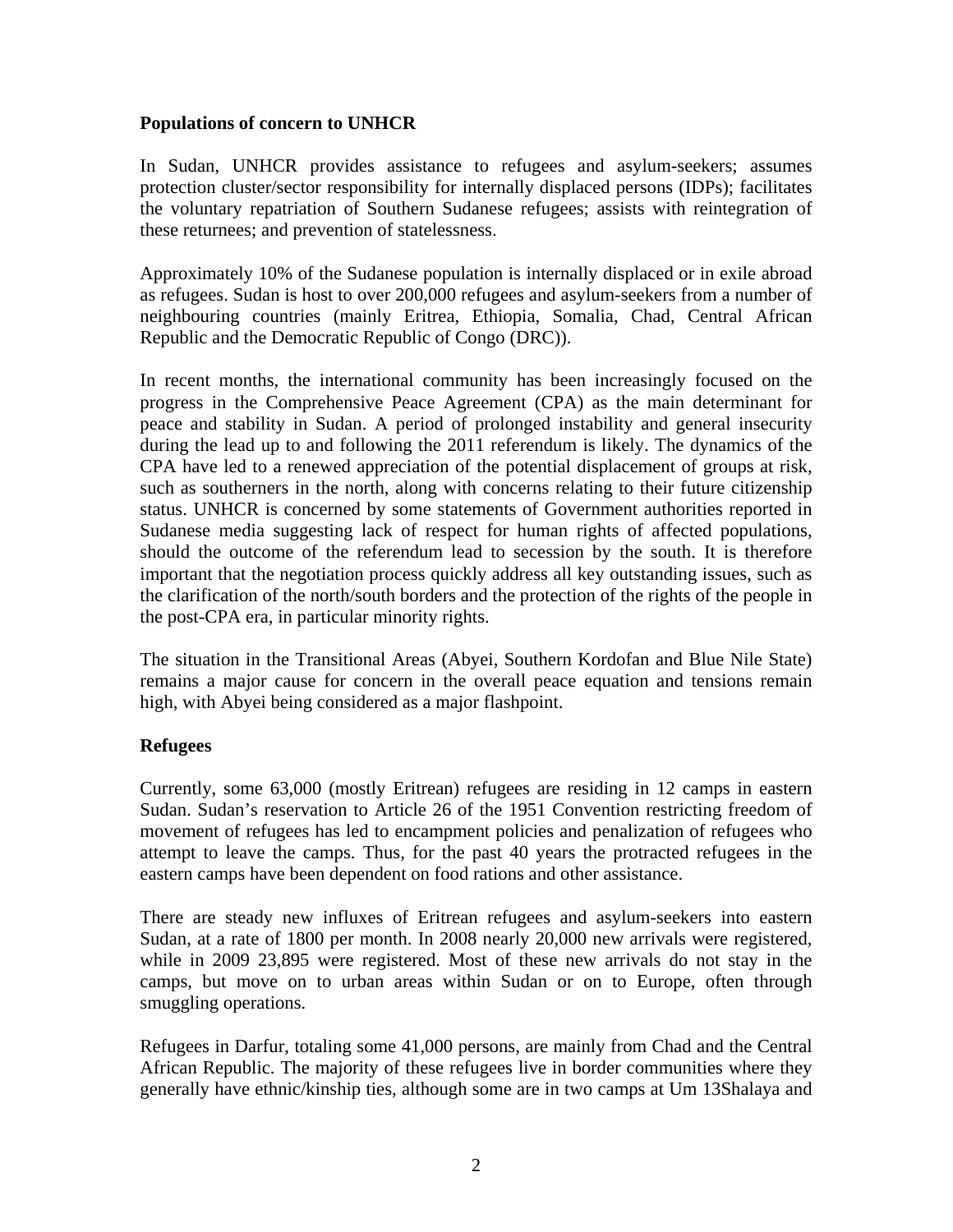Mukjar. These refugee groups continue to require protection and assistance. In addition, the possibility of new arrivals is not excluded. Conditions in the countries of origin are not yet conducive to facilitate voluntary repatriation.

Approximately 25,000 refugees in South Sudan are primarily from the DRC, Central African Republic, and Ethiopia. The continued influx from the DRC is due to Lord's Resistance Army (LRA) violence, which is likely to continue.

# **IDPs**

Some two million internally displaced Darfurians face continued insecurity and protection problems, despite the fact that the nature of the violence has changed considerably since the end of the 2004 crisis. The current multi-layered conflict in Darfur is characterized by a general state of lawlessness and fragmented rebel groups, which constitutes a very different landscape from the earlier large scale conflict. There is a continued absence of a comprehensive peace agreement, and the current state of the Doha peace talks is not encouraging. In the meantime, there is limited humanitarian space for humanitarian actors — and thus limited access to the persons in need — due to the ongoing security situation. Solutions for this population are urgently needed. Current returns of IDPs are mostly seasonal. IDP returns remain a precursor for the eventual repatriation of refugees. However, it is considered less likely that a return of Darfur refugees from Chad will take place in the near future.

An estimated 600,000 South Sudanese have been displaced within the south for varying periods of time during the past 18 months, due primarily to violence by or between armed forces and armed groups. These armed groups include Uganda's rebel group, the LRA, which has made incursions into South Sudan. Inter-tribal clashes in the south are also a source of displacement. The situation is compounded by general under-development and food insecurity.

IDPs in Khartoum are mainly from South Sudan and are dispersed among the urban population in Khartoum. Those who are living in four formal sites recognized by the authorities are estimated to be around 400,000, but the majority of the 1.9 million IDP/former IDP population is scattered across a large number of sites. IDPs in Khartoum were previously regarded as being primarily part of the urban poverty problem. However, as implementation of the Comprehensive Peace Agreement (CPA) comes to fruition, the southerners in this population have recently been more accurately viewed through a protection lens.

In addition, there are an estimated hundreds of thousands of IDPs in the east and Transitional Areas.

### **Returnees**

More than 330,000 Southern Sudanese refugees have returned from other countries since 2005. In most cases, they return to areas where decades of conflict have destroyed even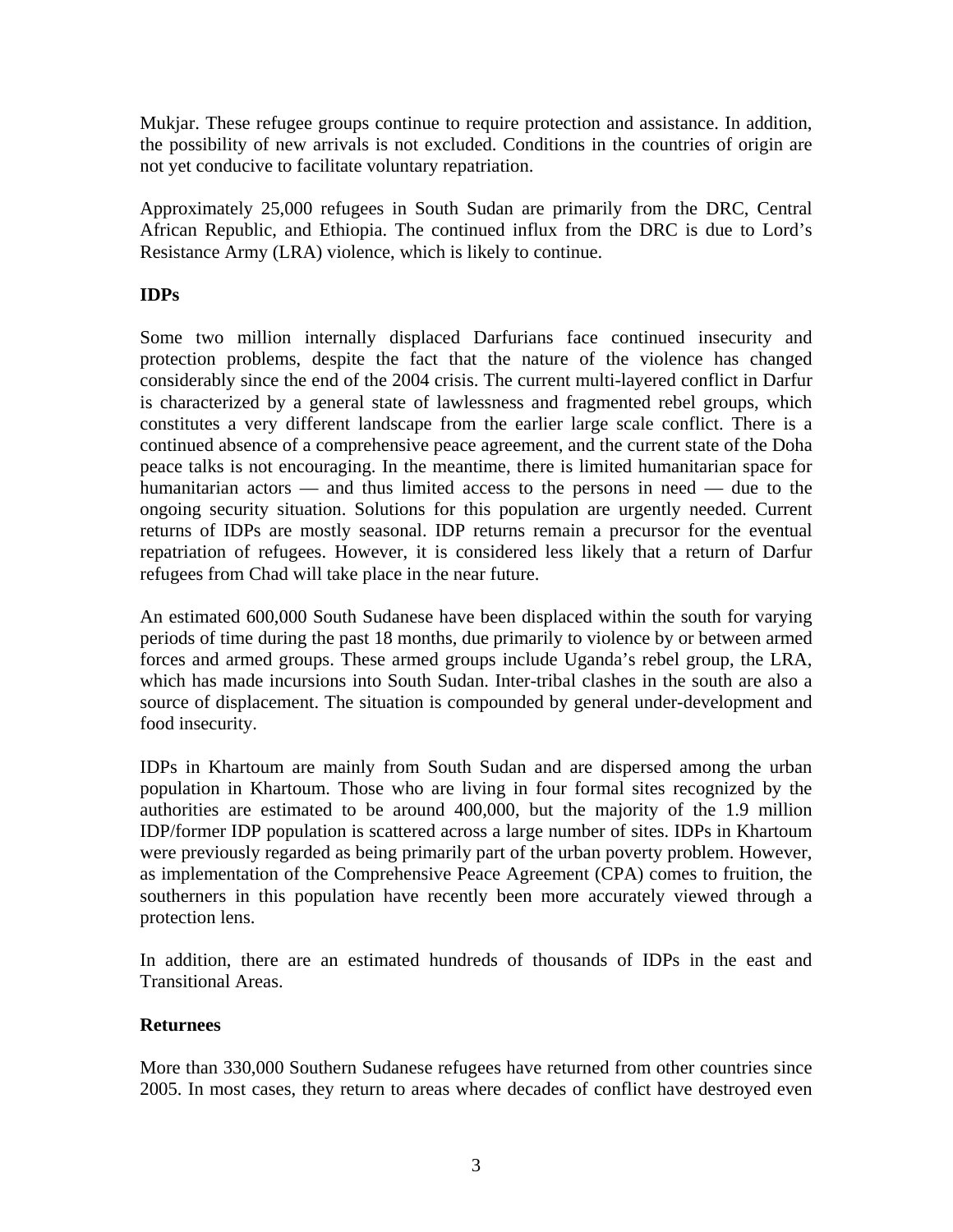the most basic infrastructure, affecting the returnees and the local communities alike. Another 60,000 refugees from South Sudan remain in countries of asylum and may choose to return after the referendum. This makes it even more urgent that conditions exist, which are conducive to safe and dignified return, in terms of security and sustainable reintegration.

#### **Prevention of statelessness and citizenship arrangements in the context of the Southern Sudan referendum**

This subject is of vital concern to UNHCR due to its mandate for prevention of statelessness and protection of stateless persons, its lead agency role in IDP protection and its mandate for finding durable solutions for Southern Sudanese refugees. Populations at risk of statelessness include: an estimated two million southern IDPs and migrants in the north; northerners in the south; border populations, including pastoralists and nomadic groups; and categories such as mixed marriage families. There are possibilities for statelessness arising following the referendum. Yet, the more likely result is a lack of effective citizenship appropriate to choice of durable solutions that guarantees the full rights of nationality (including freedom of movement, property rights, family reunion and employment).

# **II. ACHIEVEMENTS AND POSITIVE DEVELOPMENTS**

UNHCR commends the Government and people of Sudan for providing hospitality to asylum-seekers and refugees, hosting one of the world's most protracted refugee populations over the past four decades.

Recently, the return of 1.5 million South Sudanese from the north prior to the referendum through the "Come home and Choose" program was proposed by the Government of South Sudan. Following comments by the humanitarian community, the Government of South Sudan has now revised the figure downward and speaks about a longer period for the return plan, distancing it from the referendum voting. The new plan, called ARERI (Accelerated Returns and Reintegration Initiative), only foresees the return of half a million people prior to the referendum.

UNHCR commends the Government for making provision for voter registration and voting in the South Sudan referendum to be extended beyond South Sudan to southern IDPs in the north as well as Southern Sudanese refugees. However, preparations for the referendum need significant improvement, including mass information to ensure that IDPs and South Sudanese refugees are aware of their rights on a timely basis. UNHCR is also concerned about pressures for return of southern IDPs from the north to the south in a context where free and informed decision making may be lacking.

In September 2010 the Government released a new "Strategy for Achieving Comprehensive Peace, Security and Development in Darfur". The Strategy is founded upon pillars which include aspects of security, development, reconciliation and negotiation. The Strategy also provides ground for the humanitarian community and the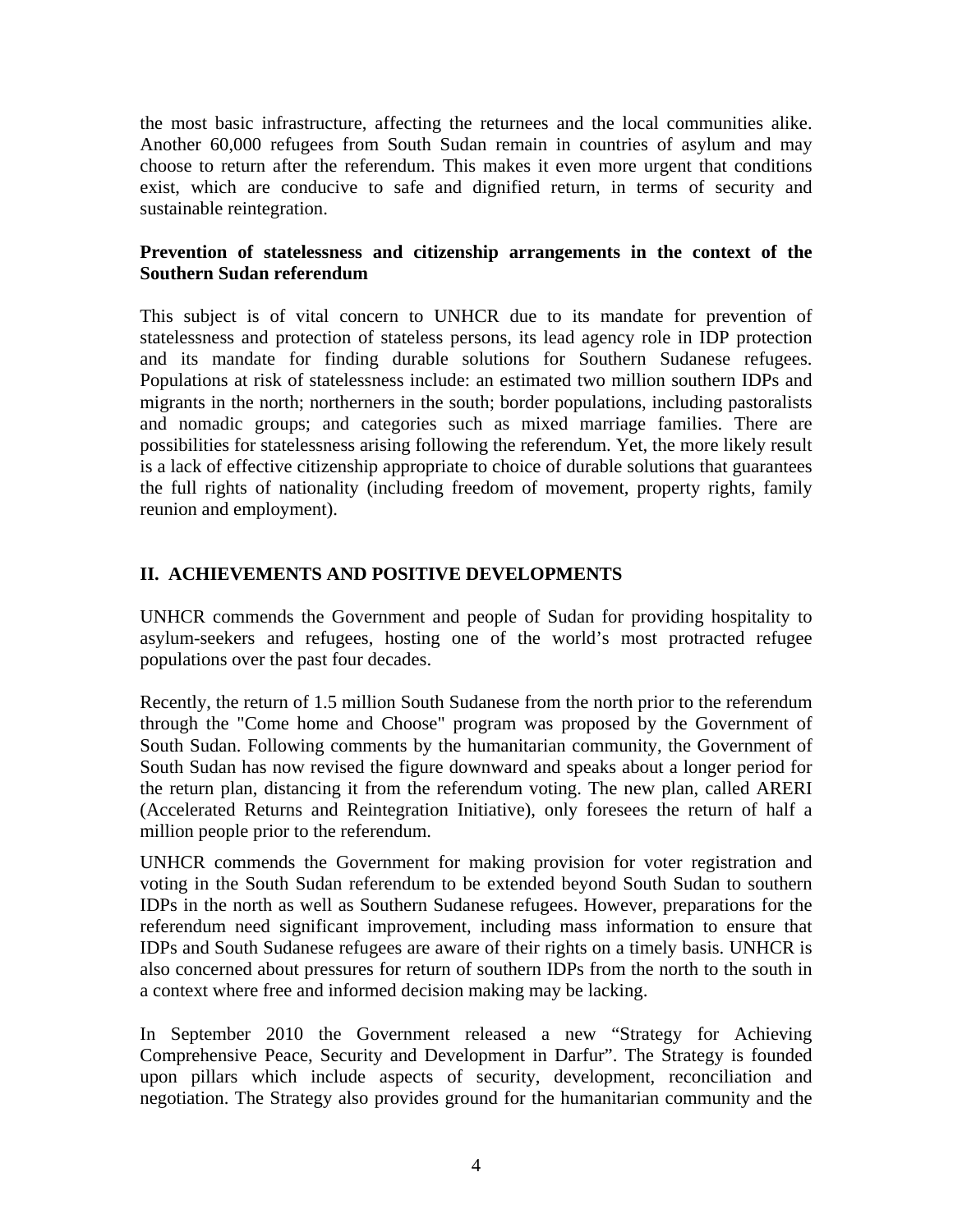Government to engage constructively. On the positive side, the policy recognizes that security is an issue for civilians, including IDPs. Hence it clearly states that "protection of civilians and IDPs in particular in partnership and collaboration with UNAMID" is a priority. In addition, the policy highlights the importance of achieving justice for the victims of the conflict, including compensation and recovery of land based on a spirit of justice and reconciliation. Although unclear on how this will be achieved, it is a positive step that the Government has recognized that many IDPs have lost property, which signifies their main livelihood and is thus essential in finding a durable solution.

In addition, the Southern Sudan Land Commission's attempts to address returnees' access to land with property restitution under the Land Act 2009 are to be commended.

# **III. CHALLENGES, CONSTRAINTS AND RECOMMENDATIONS**

In view of the above, UNHCR suggests that the Office of the High Commissioner for Human Rights consider including in its compilation report the following issues and recommendations aimed at enhancing the protection of populations of concern to UNHCR in Sudan.

# **Issue 1: Enhance the asylum system**

The Government's reservation on freedom of movement of refugees and the consequent official encampment policy for refugees has resulted in dependency on aid, inadequate livelihood options and lack of durable solutions for refugees.

In Khartoum there are an estimated 40,000 urban refugees. Thus far, the Government does not have a policy with respect to these refugees. Consequently, this population has no legal status and is vulnerable to round-ups, detention, deportation and refoulement. An urban refugee policy is urgently needed, to provide for registration, refugee status determination, issuance of identity documentation and facilitation of legal permission for employment, in order to promote self-reliance.

In addition, access to asylum is inconsistent for certain categories of asylum-seekers, such as some nationals of Arab League countries. Greater compliance is needed with the Government's international obligations.

In South Sudan there is a legal vacuum in matters relating to asylum, in view of north/south institution concerns. This situation will finally be resolved by the South Sudan referendum of January 2011. Despite these difficulties, refugees and asylumseekers enjoy a tolerant environment by the Government and host communities in the south.

### **Recommendations:**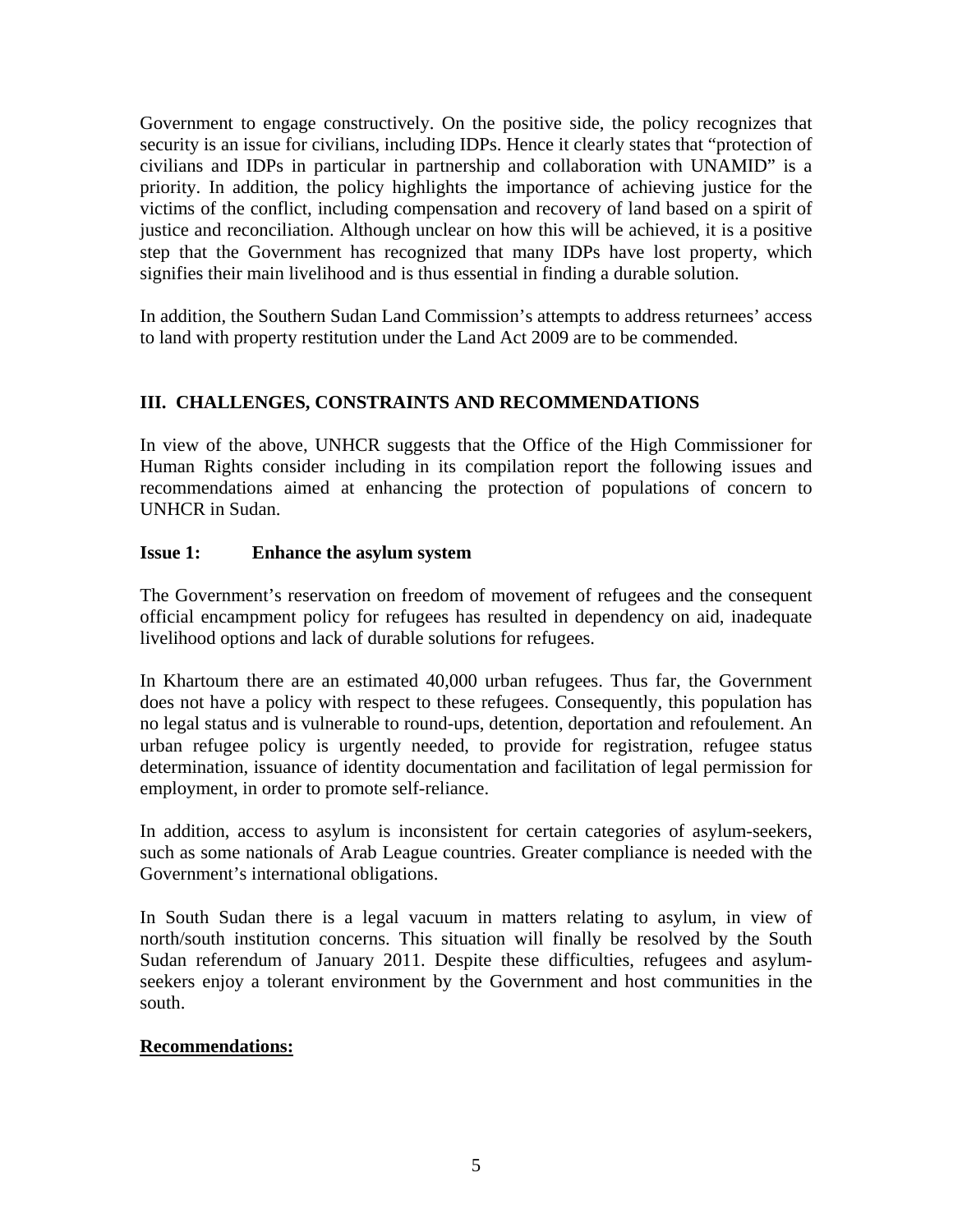a) The Government should fully implement the protection provided for under the Asylum Act 1974. It should also adopt a new Asylum Bill and implement policies and procedures that fully reflect its international obligations, including guaranteeing compliance with the fundamental principle of non-refoulement and providing for basic rights of refugees.

b) The Government should consider withdrawal of Sudan's reservation to Article 26 of the 1951 Convention, in order to permit freedom of movement of refugees and to facilitate an urban refugee policy. This should include registration, refugee status determination, identity card issuance and facilitation of legal permission to work in urban areas.

c) Constitutional guarantees in the Interim National Constitution should be extended to refugees, including in particular the prohibition of arbitrary arrest and the need for judicial determination without undue delay.

d) Whatever the outcome of the South Sudan referendum, an appropriate institutional framework should be adopted for asylum and durable solutions for refugees in the south. UNHCR stands ready to assist with capacity building.

### **Issue 2: Promote local integration and resettlement for protracted refugee populations**

Local integration is the obvious durable solution for the majority of refugees, especially for protracted populations, and policies are needed by the Government to facilitate this. The Government's draft Asylum Bill 2010 recognizes that naturalization is an option for refugees, in accordance with the requirements of the Nationality Act (five years of residence in Sudan). Voluntary repatriation is not a solution in the foreseeable future and will depend on improvements in the situation in countries of origin in the future.

While the official position of the Commission for Refugees (COR) is to oppose local integration, progress is being made on UNHCR's self reliance/ livelihoods strategy for camp-based refugees in the east, based on the 2007 UNHCR/COR Solutions Strategy for the Protracted Refugee Situation in Sudan. This would entail the conversion of several camps into settlements which are *de facto* self-contained villages and which no longer receive assistance, in much the same vein as previous camps were allowed to become Sudanese villages. There are also refugee populations in urban areas in the east. An intensified focus by both the Government and the international community on development in the east (the most neglected area of Sudan) is essential to promoting local integration for refugees.

UNHCR has an annual quota of 1500 for resettlement of refugees to third countries. It hopes that group resettlement of larger populations will be possible from 2011, as part of responsibility-sharing by the international community, in order to strategically create space for local integration for the remaining population. Progress is being hampered, however, by a lack of predictability and timeliness in the issuance of Government visas and in-country travel permits for staff of resettlement countries.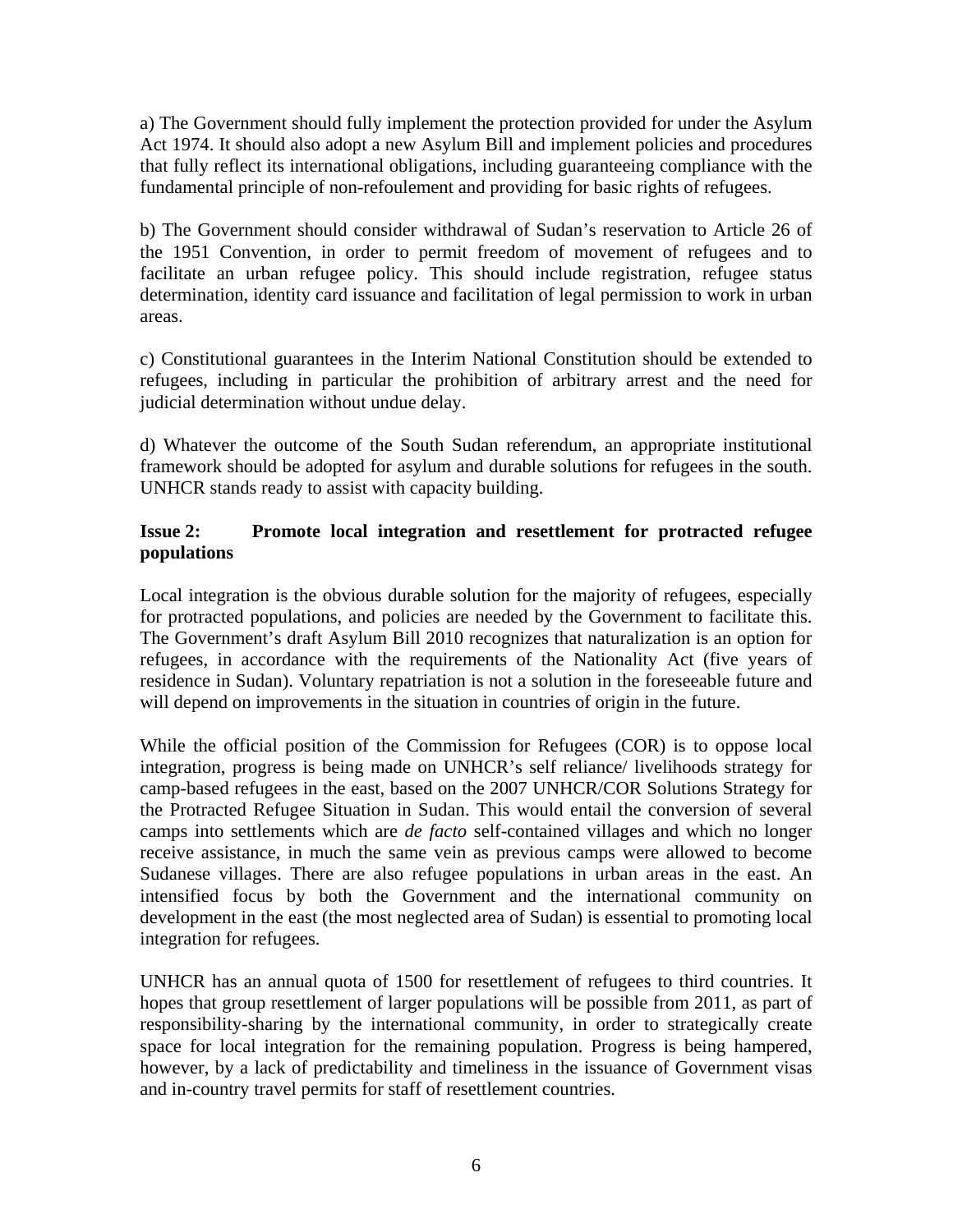#### **Recommendations:**

a) The Government should promote local integration and self reliance for the majority of protracted refugees and facilitate naturalization for those refugees who fulfill the residency requirements of the Nationality Act.

b) The Government in collaboration with the international community should be encouraged to enhance the focus on longer term development in eastern Sudan, as part of promoting development through local integration of refugees. Increased access of the international community to the east, to be facilitated by the Government, is essential for this purpose.

c) The Government should issue visas and in-country travel permits for officials from resettlement countries in an efficient manner and facilitate the resettlement of refugees.

### **Issue 3: Promote protection of and durable solutions for IDP populations**

The indictment by the International Criminal Court of the President of Sudan on 4 March 2010 for crimes against humanity dominated the socio-political agenda and exacerbated an already complex operating environment for protection agencies. The subsequent expulsion of 13 international NGOs from Sudan and the deregistration of three national NGOs staggered the pace of humanitarian interventions for all actors, including UNHCR. In the protection sector, gaps remain from the expulsion of NGOs.

The absence of a peace agreement and ongoing clashes mean continued insecurity for the people of Darfur. The rapprochement between Chad and Sudan in early 2010 has reduced cross-border tensions, but also intensified the conflict within Darfur. The humanitarian situation continues to be affected by a lack of access and limited humanitarian space for humanitarian actors. For example, UNHCR has not had access to Eastern Jebel Marra, and access in South Darfur is severely limited.

The Government is to be commended for collaborative initiatives with UNHCR and the humanitarian community, including the Joint Verification Mechanism on returns, the regular meetings of the High Level Committee and the holding of protection roundtable workshops organized by UNHCR and the Humanitarian Aid Commission. Nevertheless, as a result of Government restrictions and lack of understanding and acceptance by some Government entities of UNHCR's role in IDP protection under the cluster approach, protection of IDPs is compromised. Therefore, UNHCR and the humanitarian community are continuing with initiatives in collaboration with the Government to spread greater understanding of such issues.

With respect to the potential for returns of South Sudanese from the North, UNHCR agrees with the need to separate the referendum and the return movement. Any movements should occur within a climate of respect for the principles of freedom of choice and of movement and secondary displacement must be prevented. To this end, it is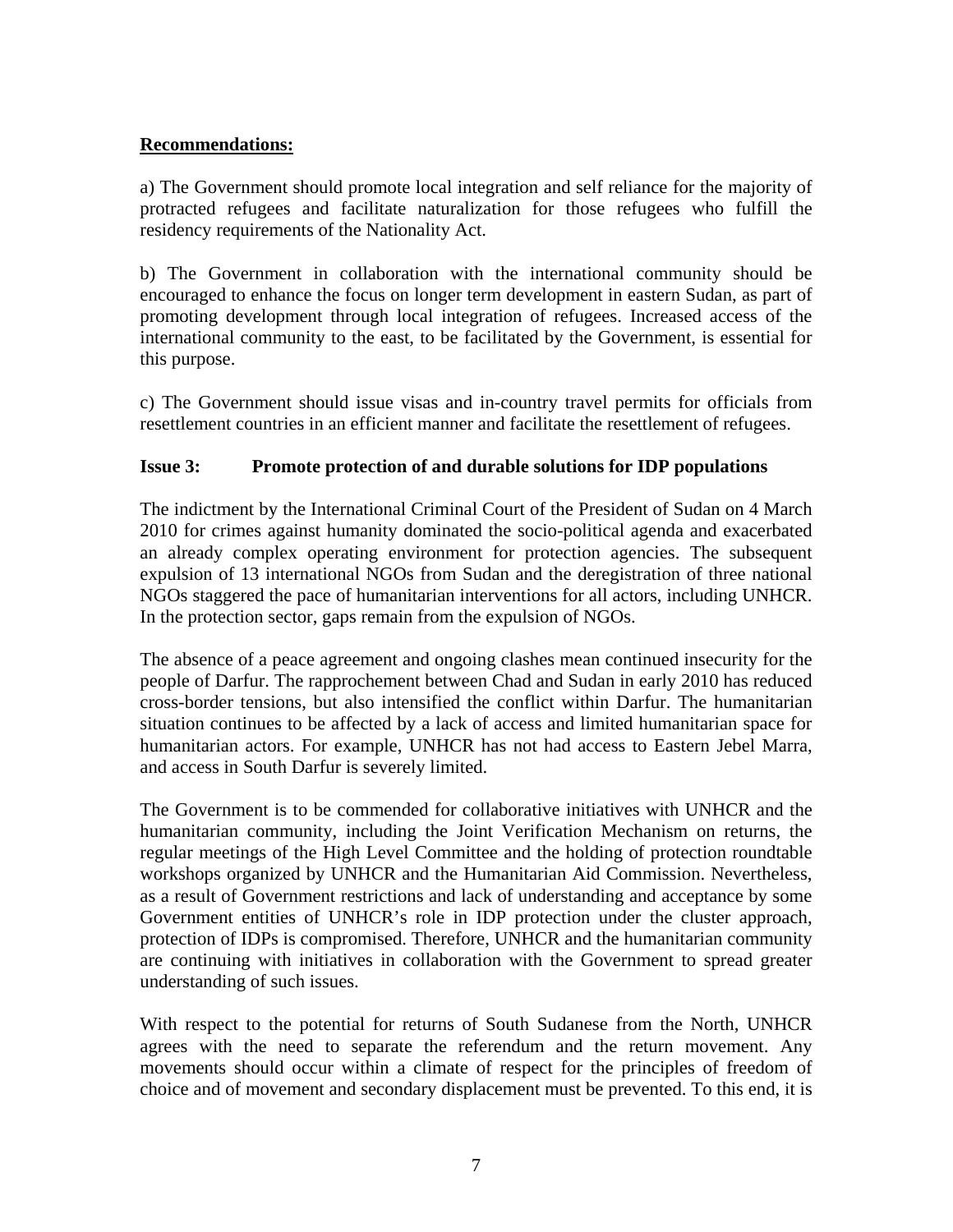important to ascertain the wishes of the IDP population. Many IDPs may wish to adopt a "wait and see" attitude and will only make decisions regarding durable solutions after the referendum when options are clearer.

In the context of large-scale returns as a result of the referendum, there is a concern that it could lead to the creation of temporary sites in Southern Sudan. These sites could eventually turn into protracted camps due to a lack of alternative services in the returnees' places of origin. These IDPs have been urbanized for years and will likely prefer to settle in and around urban areas. Returnees should be able to settle in the place of their choice in Southern Sudan. To make this possible, reintegration assistance — by the Government of South Sudan and the humanitarian community — should focus on areas of destination, as opposed to transit camps, and should consist of peri-urban services to avoid the congestion of major towns.

The "Strategy for Achieving Comprehensive Peace, Security and Development in Darfur" focuses solely on return, rather than the range of durable solutions that IDPs might choose following prolonged periods of displacement in predominantly urban areas. Therefore, it is necessary to reiterate that, according to international human rights standards, the choice to return should be voluntary and IDPs have the right to decide their durable solution.

#### **Recommendations:**

a) The Government must ensure security and protection of IDPs at risk and affected communities in the context of the referendum (e.g. southerners in the north, northerners in the south, populations in border areas).

b) It is essential to uphold the voluntariness of and full range of durable solutions for IDPs in conditions of safety and dignity, rather than the Government focusing solely on return to areas of origin. The realities of urbanization should be taken into account in facilitating durable solutions.

c) The Government should be urged to create humanitarian space, in order to facilitate access by the humanitarian community to populations in need.

d) The Government should be encouraged to sign the African Union Convention for the Protection and Assistance of Internally Displaced Persons in Africa and to implement this Convention in its domestic legislation, policies and procedures. UNHCR stands ready to provide technical support.

e) The active involvement of Darfur refugees and IDPs as stakeholders in the Doha peace process should continue to be facilitated.

f) The Government should be encouraged to support the Inter-Agency Standing Committee's cluster approach for coordination in humanitarian emergencies, which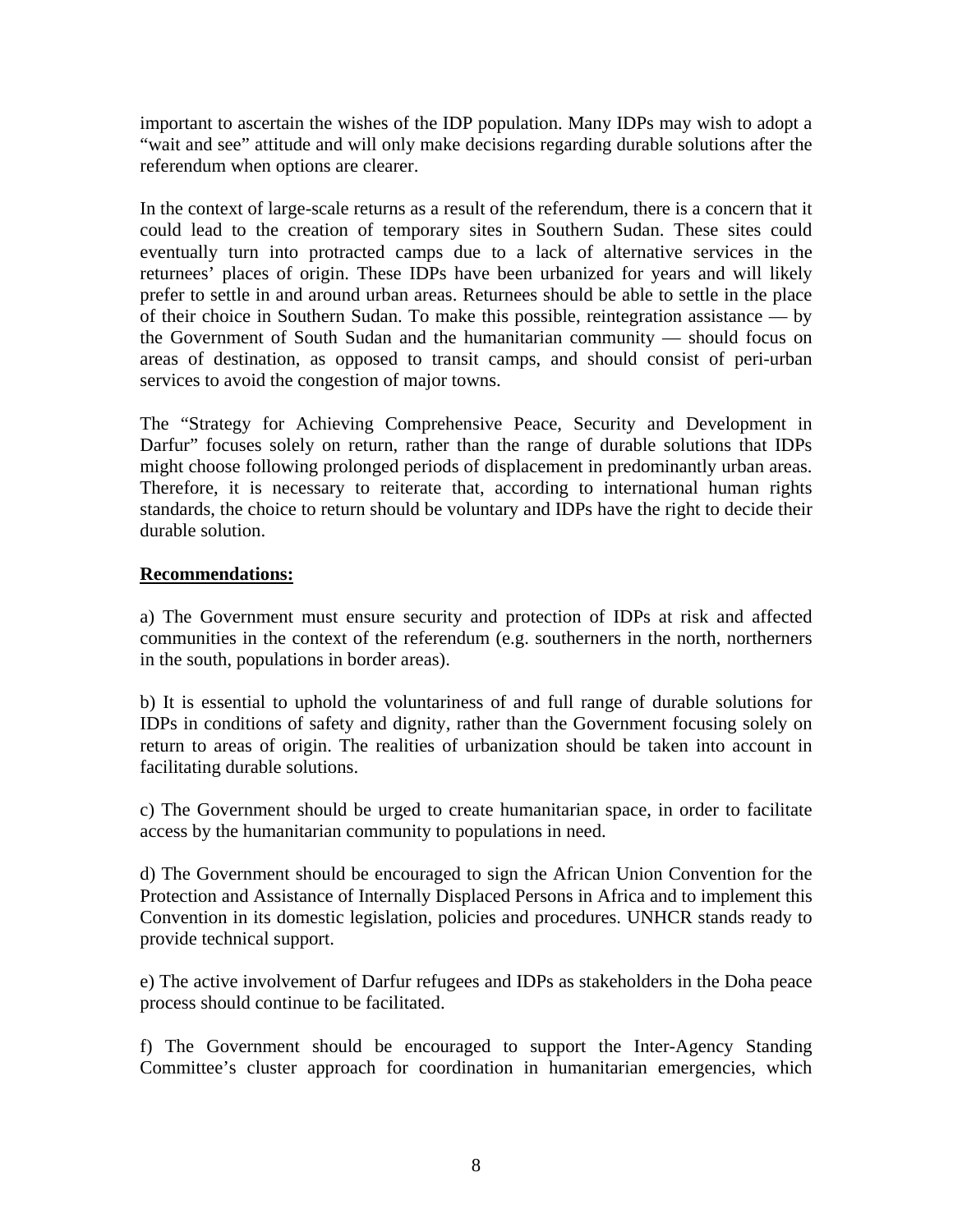includes the need for full understanding and acceptance by relevant Government entities of UNHCR's protection lead role.

#### **Issue 4: Create conditions conducive for voluntary repatriation and sustainable reintegration of Southern Sudanese refugees**

While the voluntary repatriation operation continues for South Sudanese refugees with UNHCR assistance, insecurity caused by tribal conflicts and LRA attacks creates a tense environment for returnees and host communities.

### **Recommendation:**

The Government should be encouraged to create conditions conducive for voluntary repatriation in safety and dignity, including promoting security and facilitating sustainable reintegration and access to basic services. This includes restitution of land rights and compensation mechanisms, as well as facilitating access to national identity documentation under simplified and cost effective procedures.

#### **Issue 5: Prevent statelessness and ensure citizenship arrangements complying with international obligations and best practices**

#### **Recommendations:**

a) In the context of the South Sudan and Abyei referenda, the parties to the Comprehensive Peace Agreement negotiating citizenship arrangements should be urged to adhere to international obligations and best practices, in order to minimize the possible negative impact on human rights. These international law obligations include:

- the right of every individual to a nationality;

- the obligation to prevent statelessness arising from state succession;

- the right of every individual not to be arbitrarily deprived of their nationality; and

- the obligation to ensure non-discrimination with respect to acquisition or retention of citizenship.

b) In the context of the above citizenship negotiations, the following specific recommendations should be observed:

- The Republic of Sudan should ensure that it does not withdraw nationality from any individual without confirming that another nationality has already been obtained, in order to prevent cases of statelessness.

- Sudan should commit to protecting the fundamental rights of all individuals residing in its territory, including those current Sudanese citizens who may acquire a new nationality following the independence of South Sudan. These protections should include prevention of arbitrary detention and arbitrary expulsion, mass expulsion, protection of property rights, protection of the right to family unity and respect for the principle of nondiscrimination.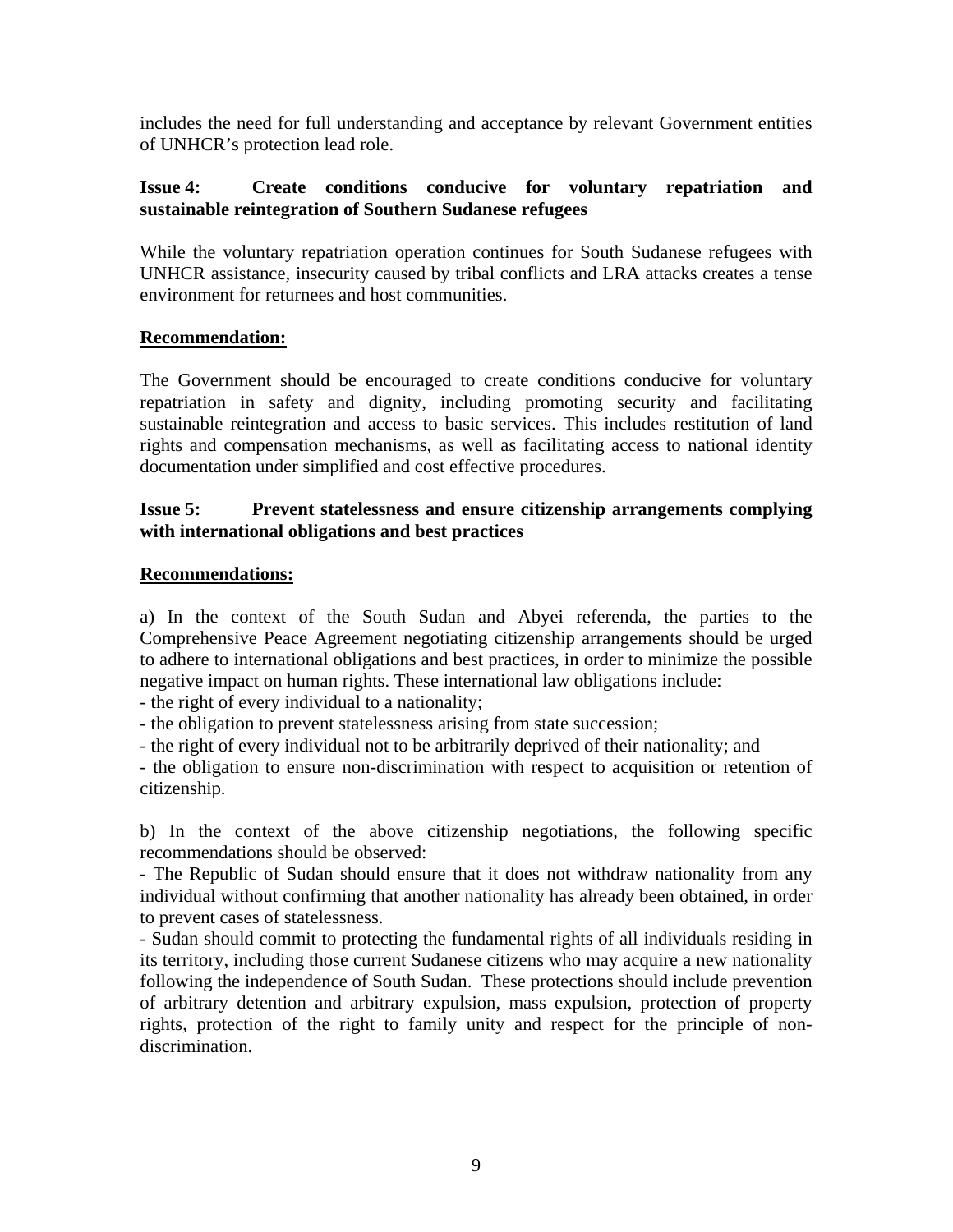-All decisions concerning individual citizenship status, particularly decisions to withdraw citizenship, should be subject to due process guarantees including effective judicial oversight.

- The population should have access to information about agreements, legislation or regulations that may affect their citizenship status, information about the choices they may make pursuant to this legislation and the consequences of any choices they may make on their citizenship status.

- As far as possible, the will of the individual should be respected where persons are entitled to the nationality of both the Republic of Sudan (North Sudan) and South Sudan. Where an individual has substantial links to both North and South Sudan (e.g. by birth, habitual residence, family ties) he should either be given the right to dual nationality (as currently provided for under the Interim National Constitution) or should be granted the option to choose between nationality of the Republic of Sudan (North Sudan) and South Sudan.

- Where habitual residents do not acquire the nationality of their state of residence, their right of residence should be protected, as should their basic socio-economic rights.

c) If agreements on citizenship cannot be reached prior to the referendum, reassurances should be provided to the affected populations, in order to avoid the panic of deadlines and to help calm the situation in a context of rising tensions. There should be transitional arrangements and, if necessary, a moratorium on Government actions negatively affecting citizenship rights and preservation of the status quo until a detailed agreement has been reached.

d) Regardless of the outcome of the referenda, the Government(s) should be encouraged to accede to and implement in domestic legislation, policies and procedures the 1954 Convention relating to the Status of Stateless Persons and the 1961 Convention on the Reduction of Statelessness. Accession to the Statelessness Conventions would establish a framework to prevent and reduce statelessness, in order to avoid the detrimental effects that this can have on individuals and society, and ensure minimum standards of treatment of stateless persons, providing such persons with stability and security, and ensuring that certain basic rights and needs are met.

### **IV. CAPACITY-BUILDING AND TECHNICAL ASSISTANCE**

Secondary movements from and through Sudan, including of refugees and asylumseekers, is a growing trend in recent years, relying on smuggling rings to facilitate movement within Sudan and to third countries. In 2010 UNHCR and IOM, in collaboration with the Government, organized the first workshop for Government officials to address trafficking and protect victims. UNHCR will continue such capacitybuilding initiatives to ensure that the special needs of refugees and asylum-seekers are taken into account in addressing smuggling and trafficking. The Government's determination of refugee status needs to be enhanced, in order to be able to distinguish between refugees and migrants.